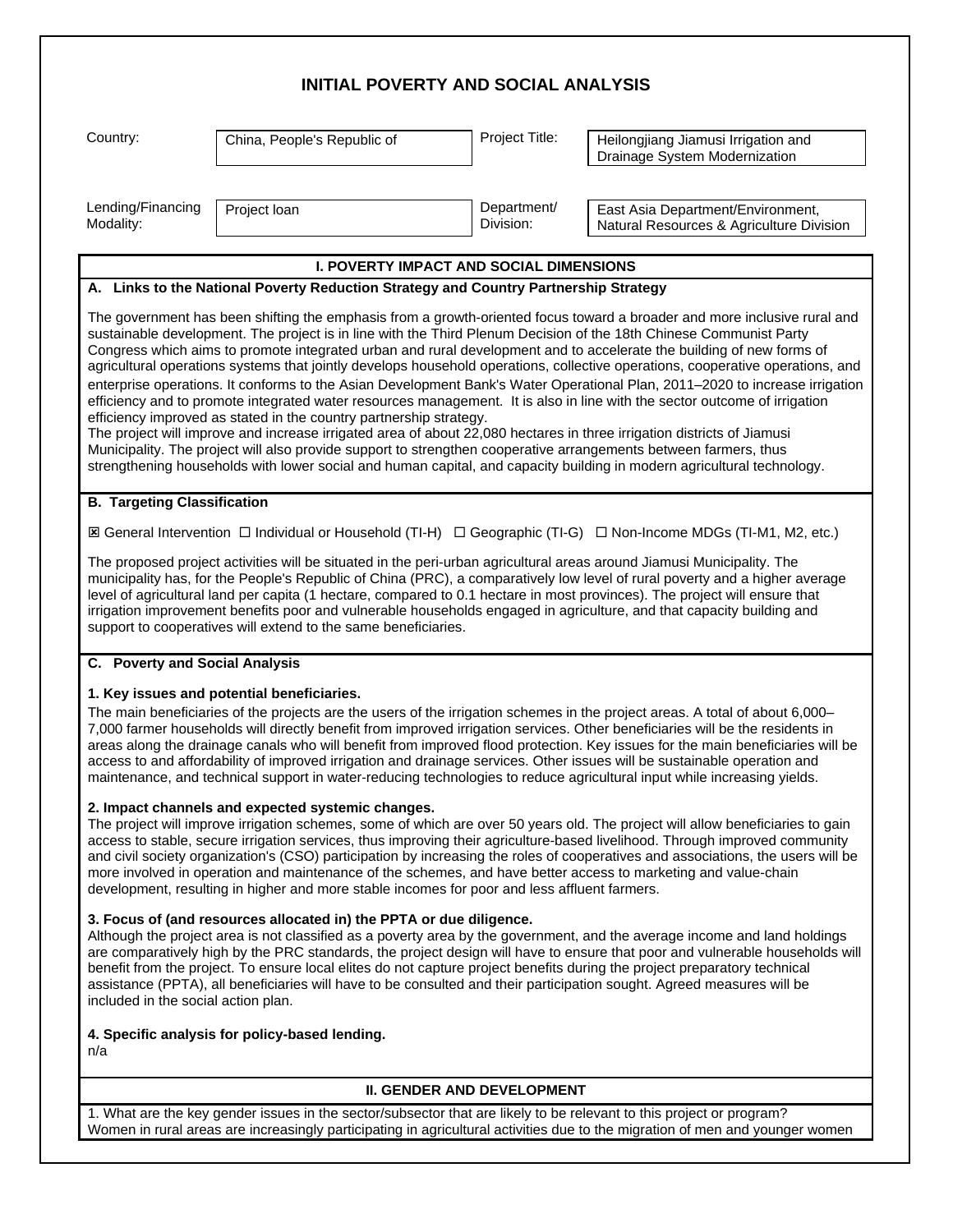to non-farm employment. At the same time, they remain responsible for non-paid activities such as caring for the left-behind elderly and young children not migrating with their parents. In the meantime, the overall participation of women in the general workforce continues to diminish in the PRC. Women participate in farmer associations and cooperatives, but mostly not in management roles.

2. Does the proposed project or program have the potential to make a contribution to the promotion of gender equity and/or empowerment of women by providing women's access to and use of opportunities, services, resources, assets, and participation in decision making?

**⊠** Yes □ No

The project will assess the situation of gender issues in the project areas. A gender action plan (GAP) containing the design features will be prepared to ensure the project contributes to increasing gender equity. The GAP will include the women's participation quota for employment, capacity development, and participation in water users association (WUA), farmer association, and cooperatives, particularly in management roles.

3. Could the proposed project have an adverse impact on women and/or girls or widen gender inequality?

 $\square$  Yes  $\square$  No

The project will have no adverse impact on women. The project will include features to take proactive action to reduce inequality between genders.

A GAP will be prepared during PPTA, and gender indicators prepared to be included in the project design and monitoring framework.

4. Indicate the intended gender mainstreaming category:

- $\Box$  GEN (gender equity theme)  $\Box$  EGM (effective gender mainstreaming)
- $\Box$  SGE (some gender elements)  $\Box$  NGE (no gender elements)

# **III. PARTICIPATION AND EMPOWERMENT**

1. Who are the main stakeholders of the project, including beneficiaries and negatively affected people? Identify how they will participate in the project design.

The main project stakeholders are the Jiamusi municipal government as borrower, agencies involved in project execution and implementation such as the executing and implementing agencies, the beneficiaries of the irrigation systems to be modernized, the private sector and cooperatives, agricultural enterprises, and the people affected by land acquisition. The executing and implementing agencies, as well as local governments and beneficiaries, will be consulted during PPTA. The affected households will be consulted during the preparation of a resettlement plan by the executing agency.

2. How can the project contribute (in a systemic way) to engaging and empowering stakeholders and beneficiaries, particularly, the poor, vulnerable and excluded groups? What issues in the project design require participation of the poor and excluded?

The PPTA will engage with less affluent agricultural actors to ensure they are involved and benefitted from the improved irrigation infrastructure, and identify their needs in terms of infrastructure, capacity building, and value chain improvement, such as through cooperatives, associations, and the private sector.

3. What are the key, active, and relevant civil society organizations in the project area? What is the level of civil society organization participation in the project design?

**M** Information generation and sharing **M** Consultation **H** Collaboration **N** Partnership Key CSO relevant for the project will be cooperatives, farmer associations, WUAs, and the All China Women Federation.

4. Are there issues during project design for which participation of the poor and excluded is important? What are they and how shall they be addressed?  $\boxtimes$  Yes  $\Box$  No

The PPTA will consult with the CSOs relevant for the project, such as cooperatives, farmer associations, and WUAs; and their participation in implementation of project activities will be ensured.

# **IV. SOCIAL SAFEGUARDS**

**A. Involuntary Resettlement Category** □ A 図 B □ C □ FI

1. Does the project have the potential to involve involuntary land acquisition resulting in physical and economic displacement?  $\boxtimes$  Yes  $\Box$  No

The project will require the acquisition of around 60 hectares of agricultural land, and temporary use of around 150 hectares. The project was categorized as category B as most structures to be constructed will be linear structures (canals, rural access roads etc.) with small impacts on both sides, the degree of loss per household will be rather low. No physical displacement is expected. The PPTA team will conduct assessment of land required for project purpose, and assist the borrower in preparing a resettlement plan to mitigate impacts.